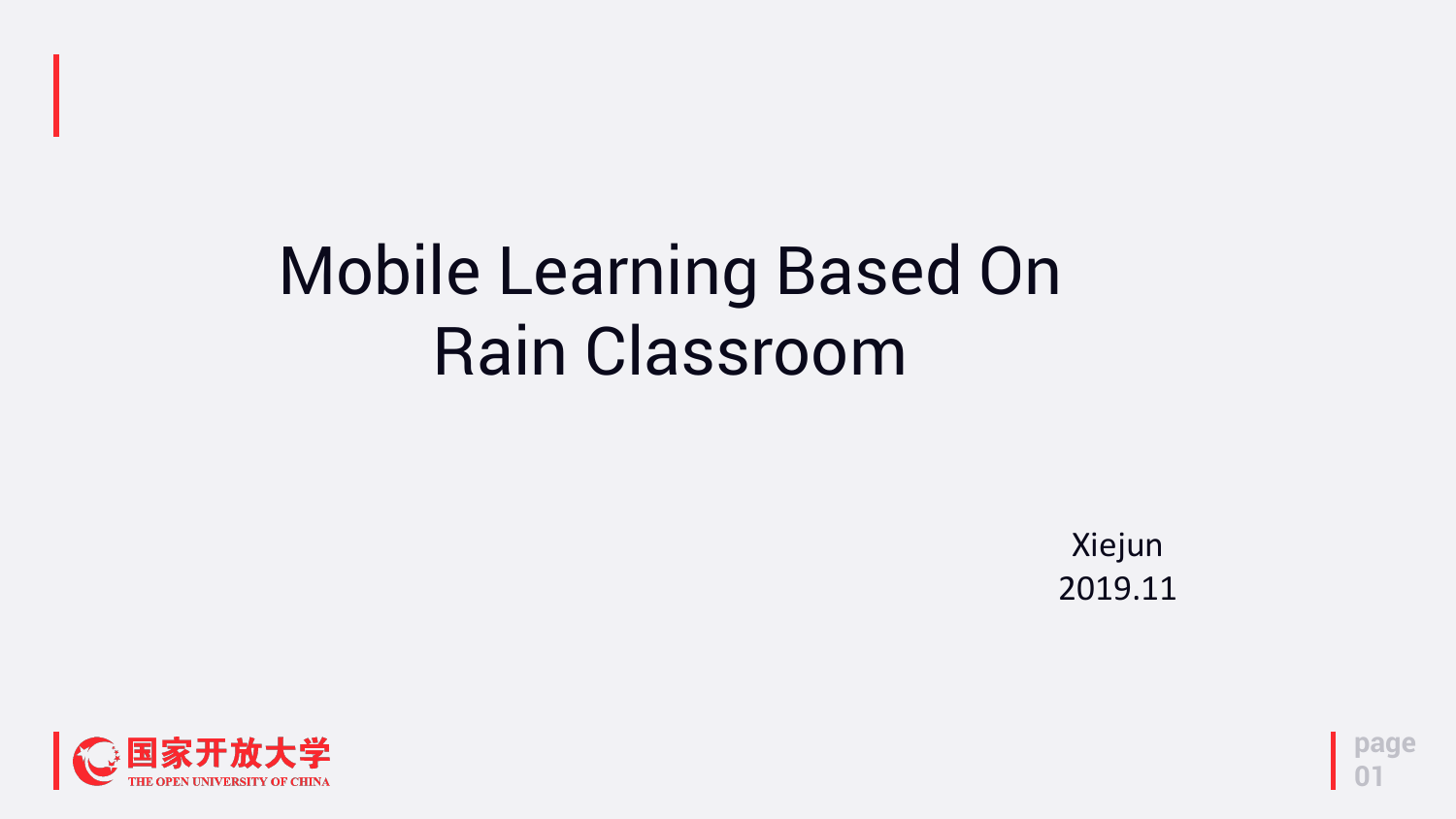### **Contents**





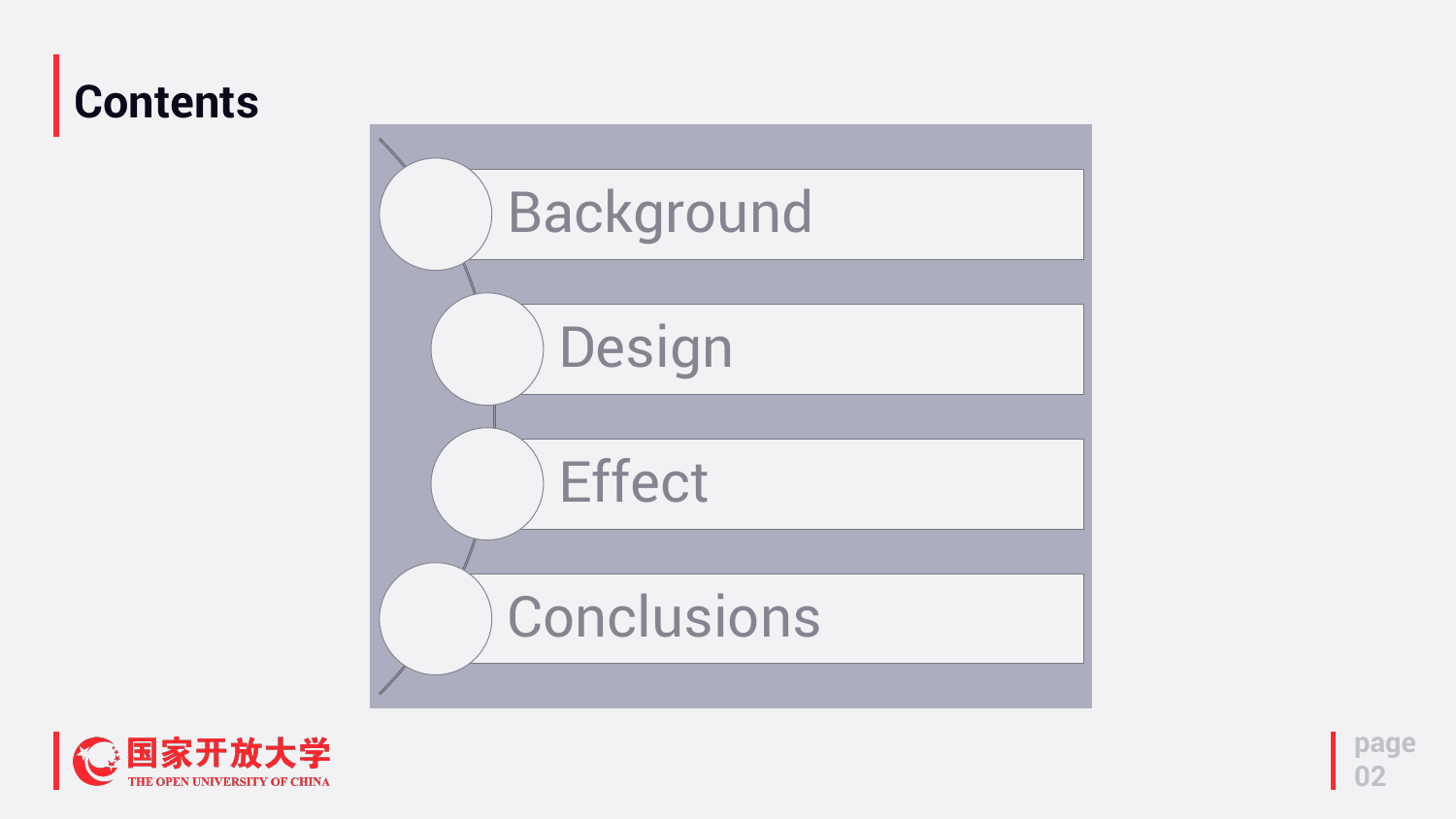**page 03**



What is the largest number of students you have taught?

### How do you provide face to face like teaching for them?

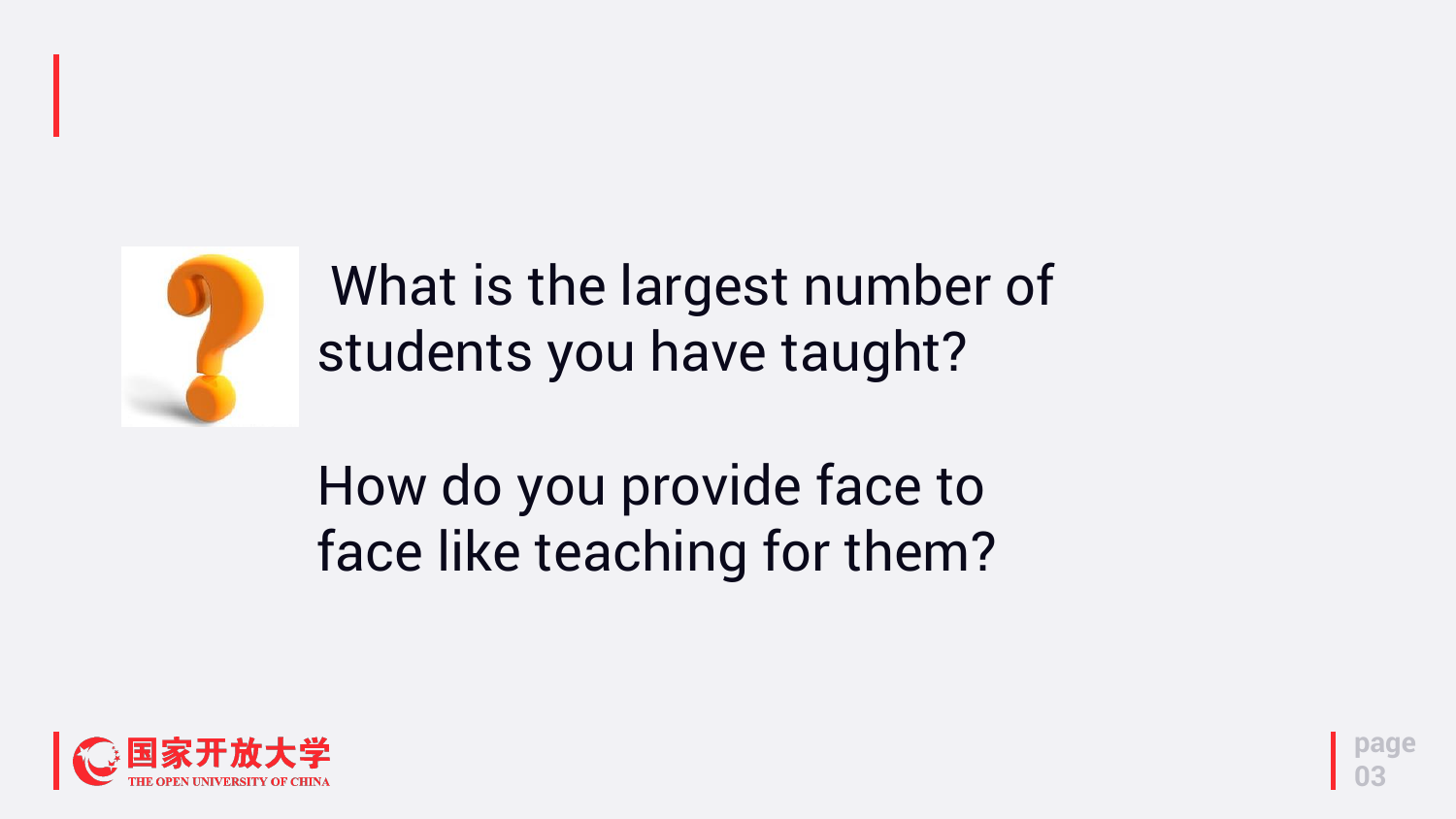







#### 4 million students

### **Background**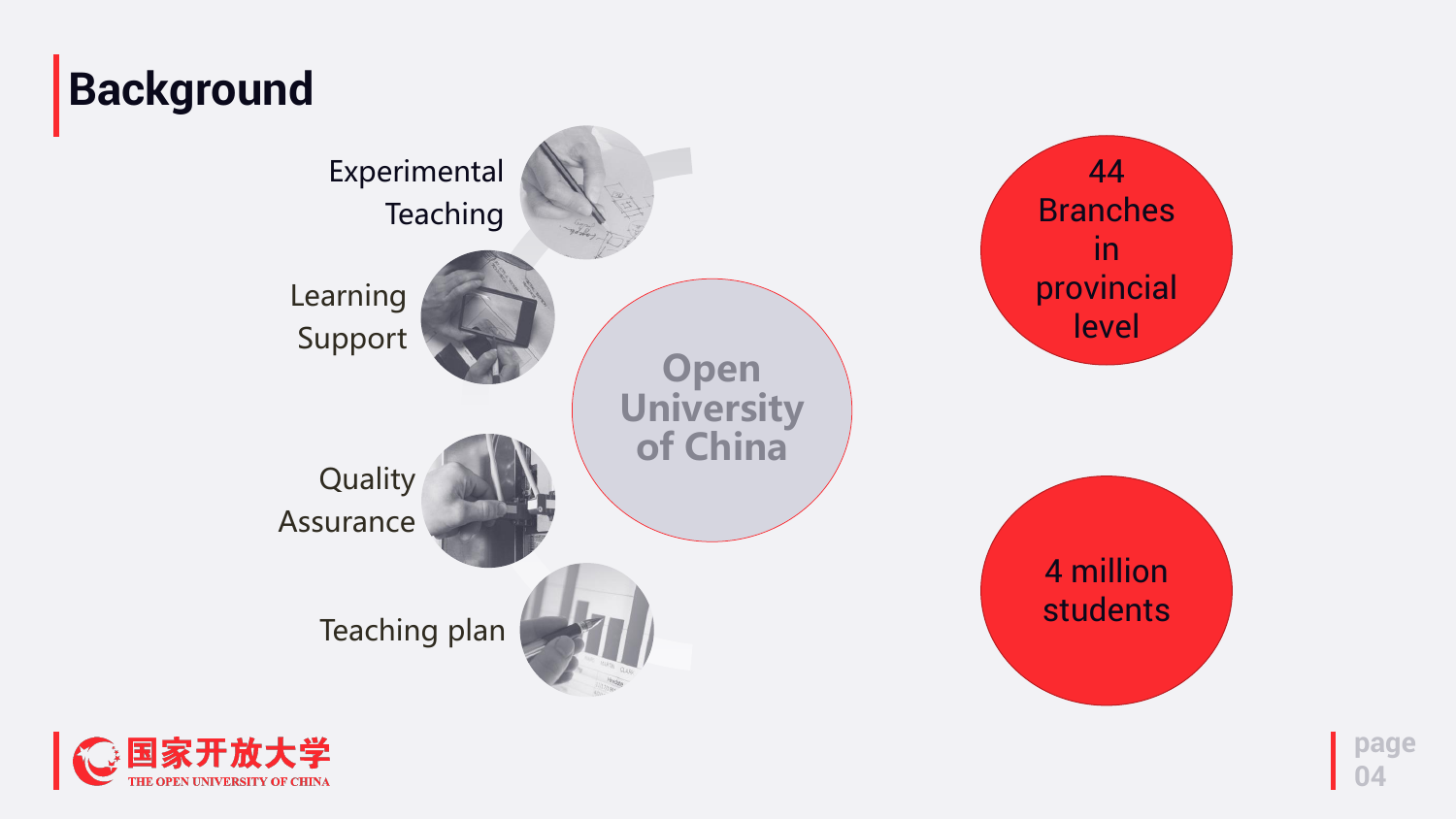





50 learning centers throughout the country

30 thousand students

#### **Background**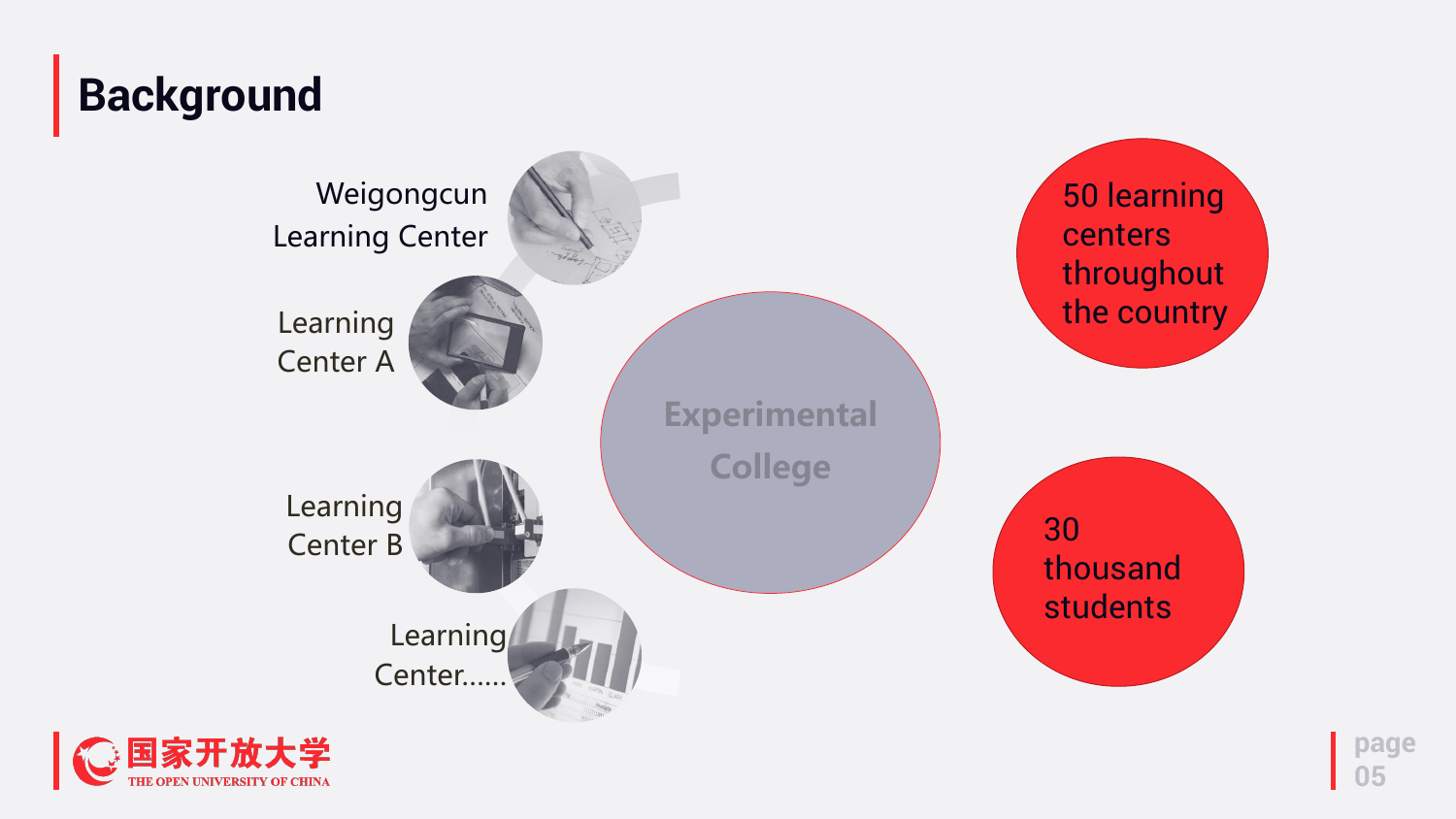#### **Background**



#### large number of students



#### shortage of Excellent teachers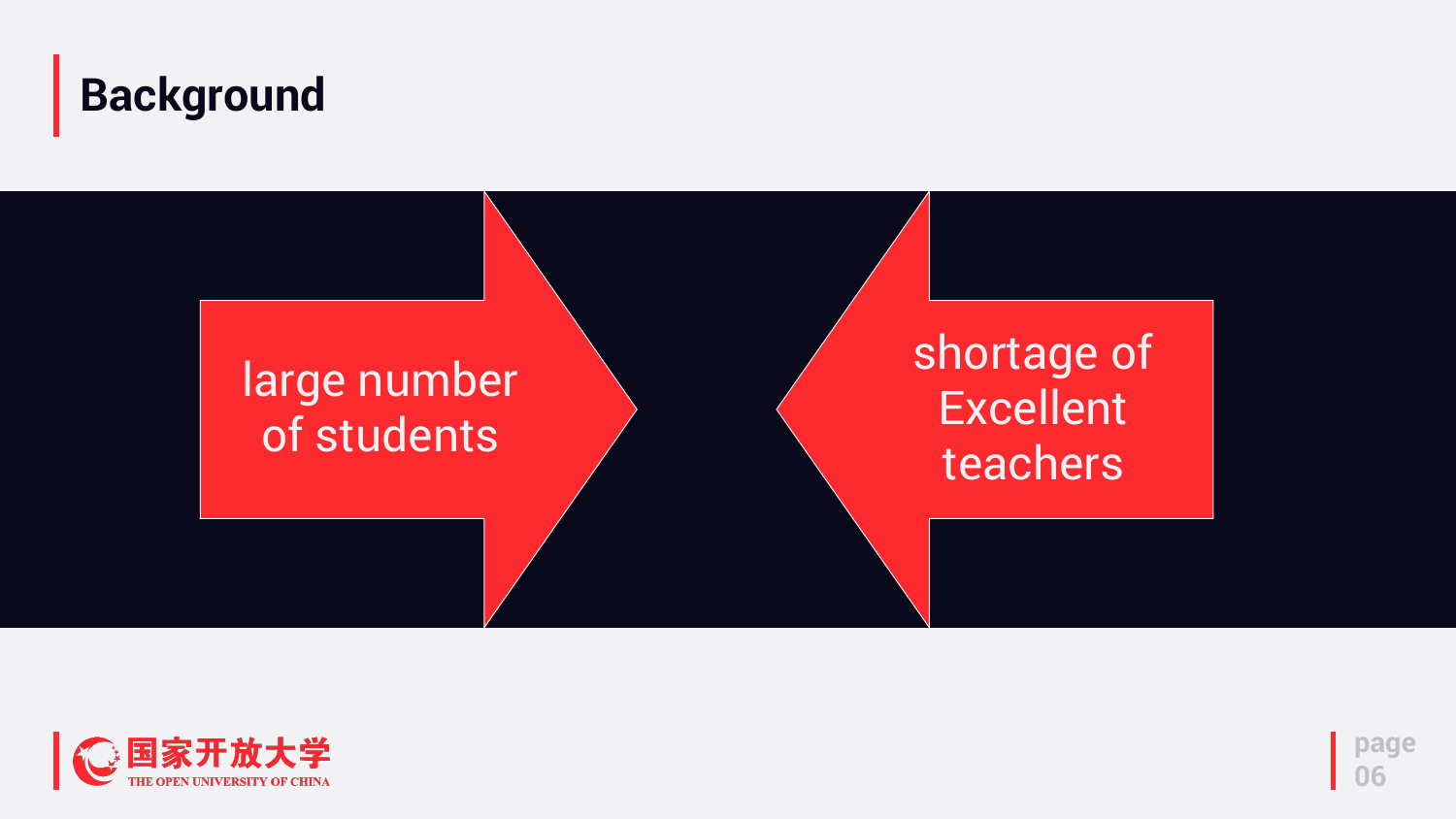### **Design**







### collaborative teaching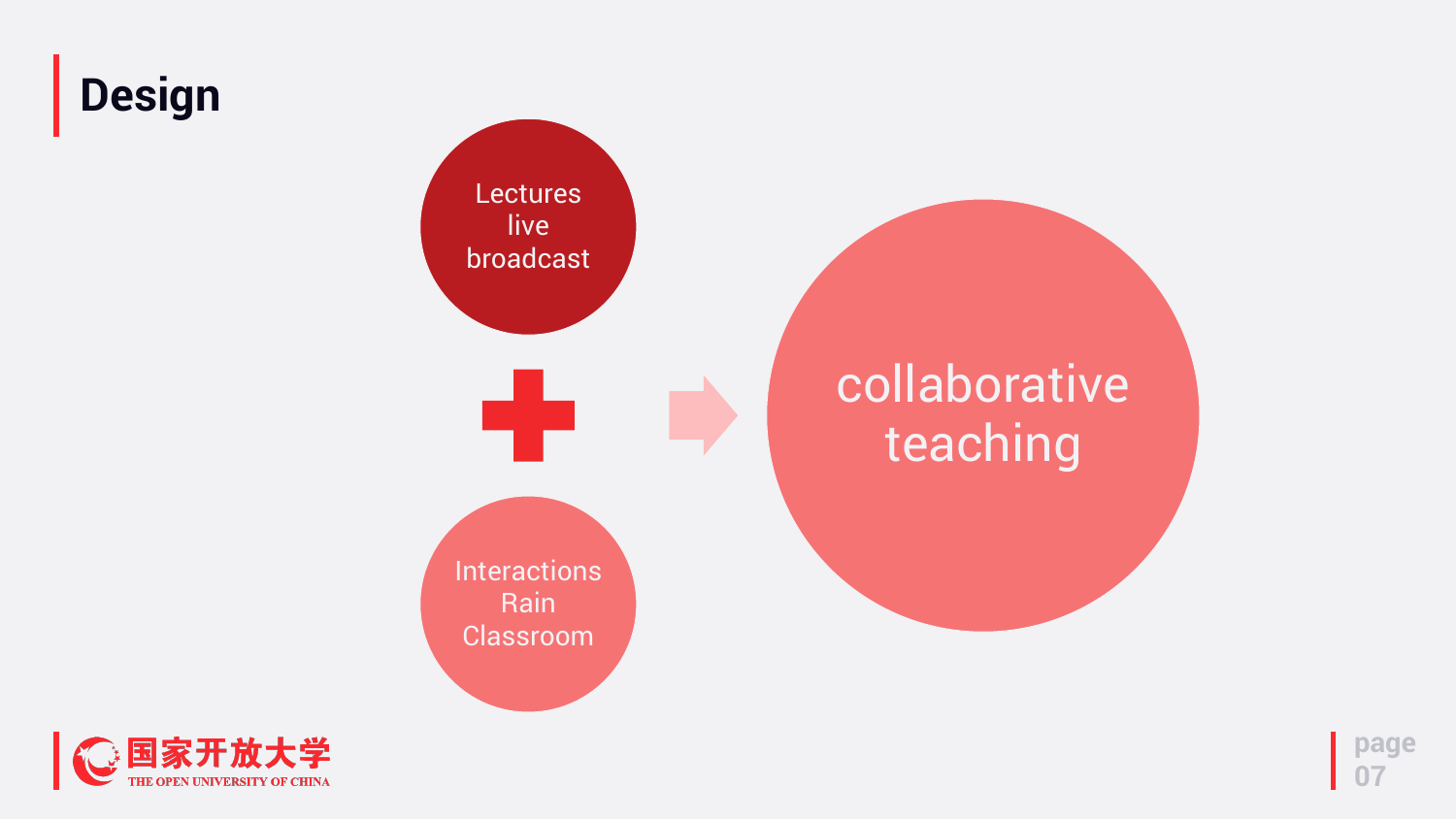### **Design**

**page**

**08**

#### **Announcements Courseware** Before class

Review After class

Interactions:**barrage quiz vote** During class









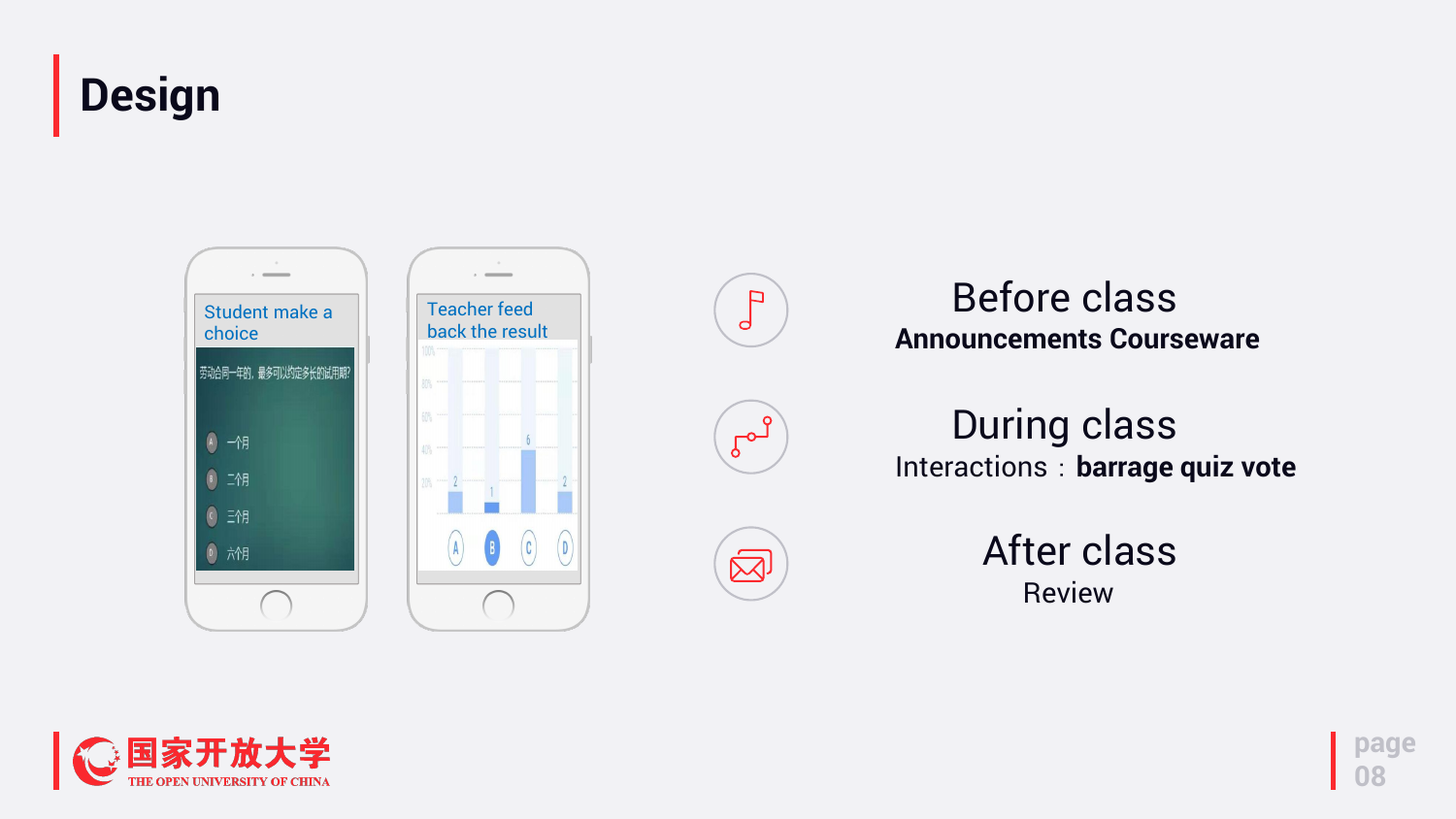





#### 165 students from four learning centers attended my class, some were from 3000km away



98.1% Participated 95.1% Satisfied

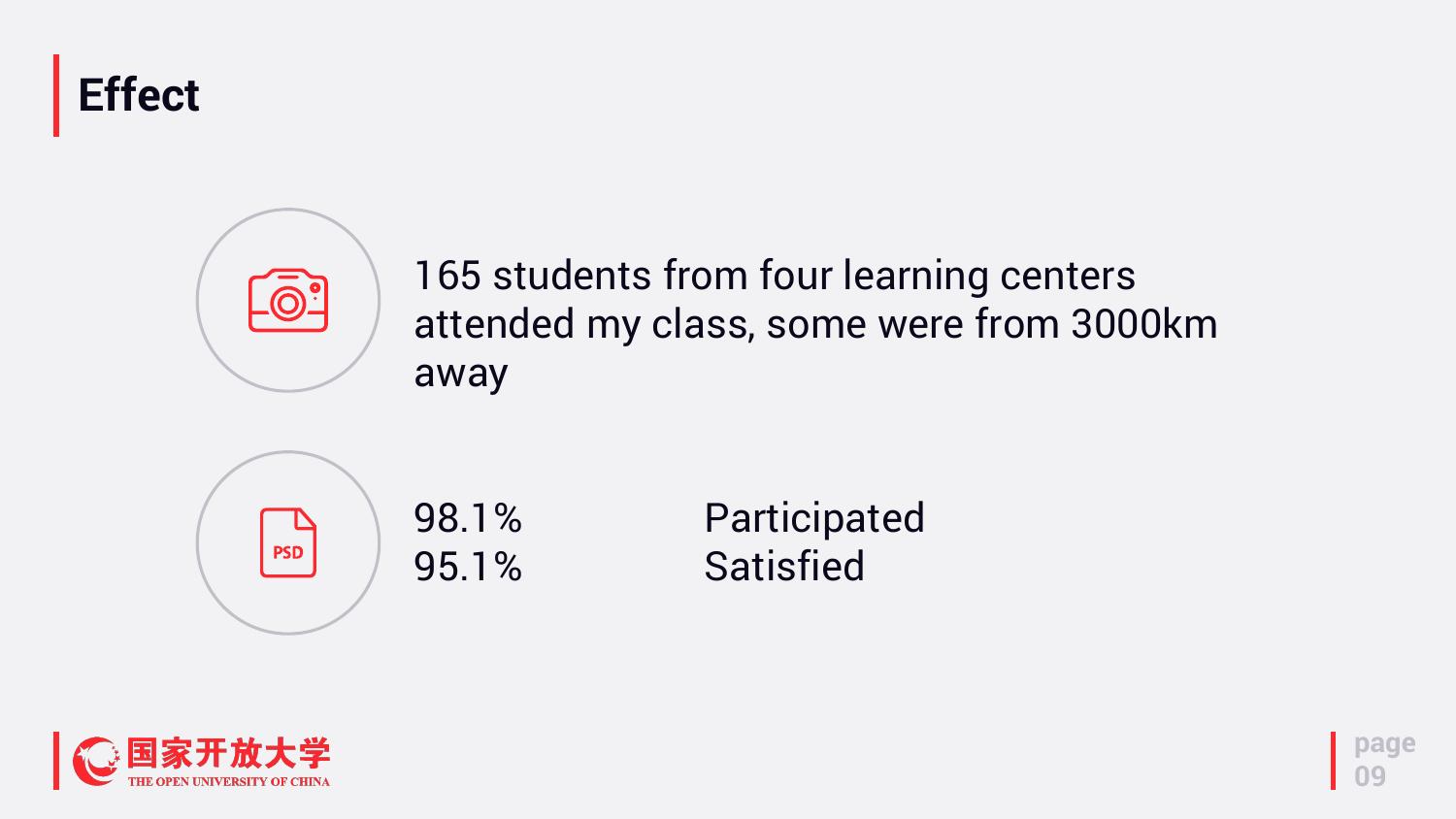### **Conclusions**



**page 010**

#### expand

mobile devices can help excellent teachers to expand their teaching to a wider range.



#### transform

the value of mobile device in teaching lies more in the fact that it can transform real teaching information into





#### participate mobile learning can help the students take part in the class more actively.

#### adjust

online teaching should be adjusted according to the fact that mobile learning already became the mainstream of the online learning.

*92% learners use smart phone 74% more than half an hour one time*